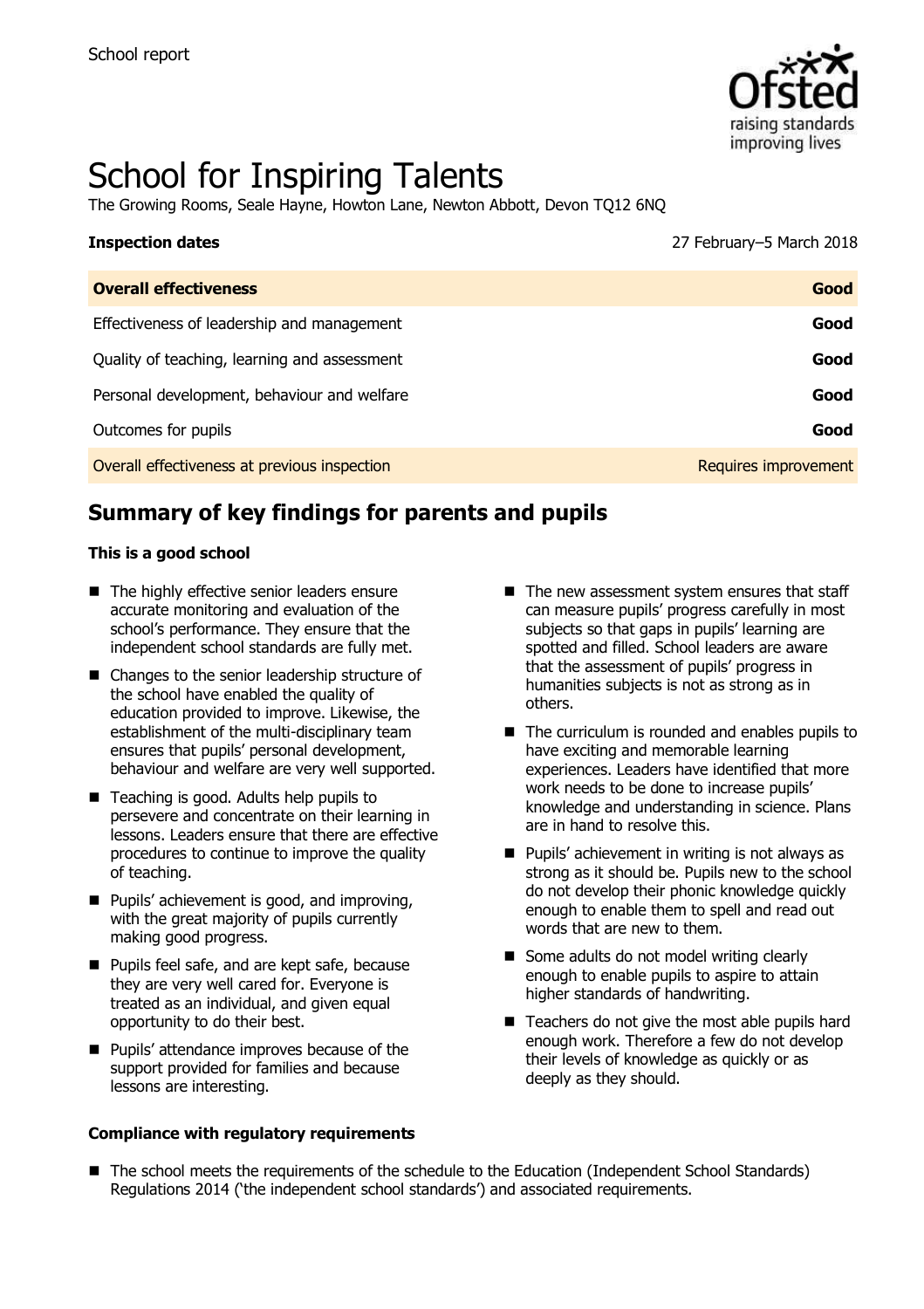

# **Full report**

### **What does the school need to do to improve further?**

- Increase the rate of pupils' learning and progress by ensuring that:
	- the most able pupils have greater challenges to deepen and extend their thinking so they can reach their potential
	- pupils, particularly those new to the school, use systematic, synthetic phonic skills to help them when sounding out new words and to improve their spellings
	- all staff model good-quality handwriting for pupils so that pupils have good examples to follow and to raise their aspirations for their own handwriting.
- Improve the quality of teaching and assessment by:
	- developing the use of assessment in humanities subjects to match the high quality seen in other subjects, so that staff can better check pupils' achievements
	- continuing to develop pupils' scientific experiences so that they increase their levels of knowledge and understanding.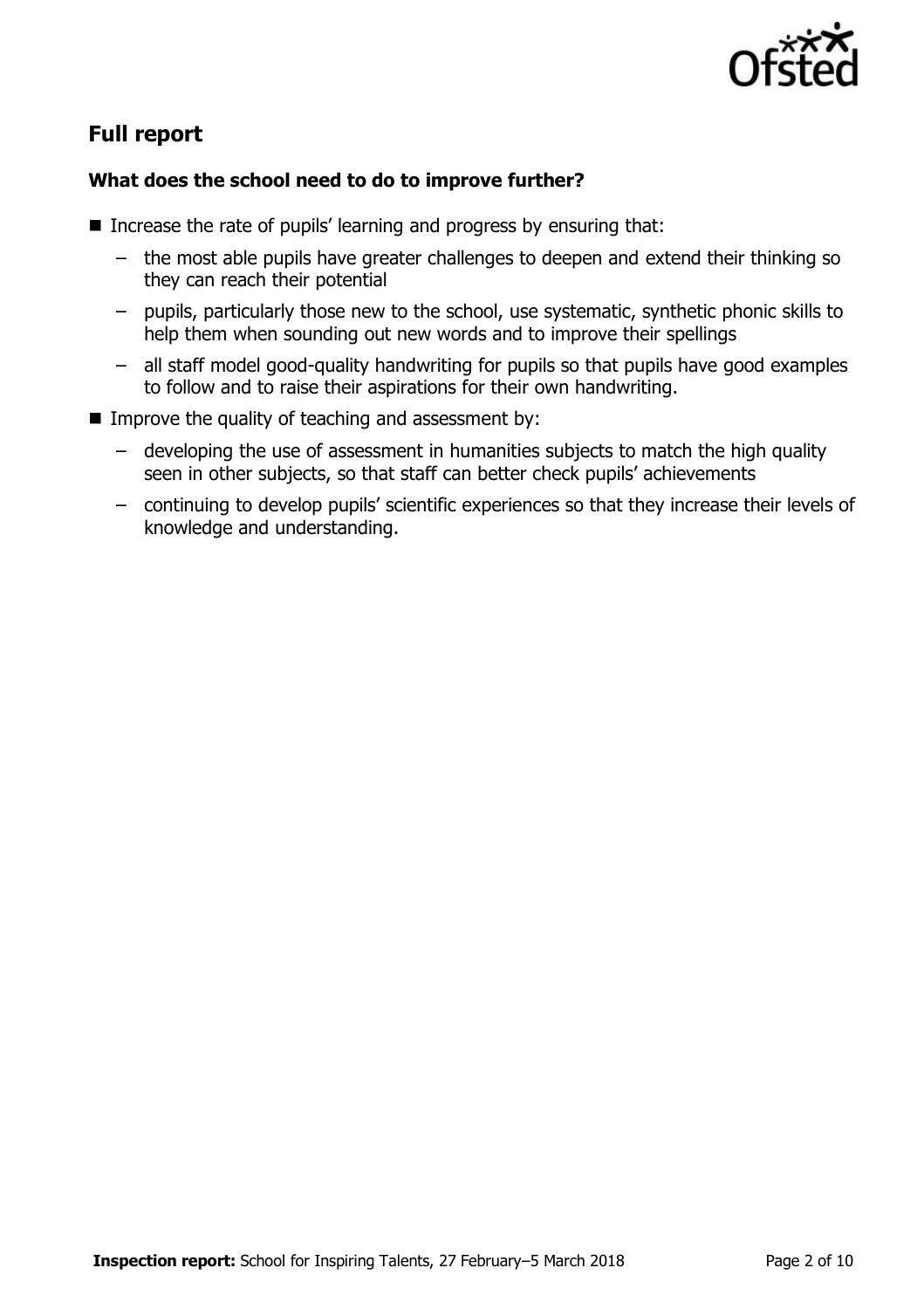

# **Inspection judgements**

#### **Effectiveness of leadership and management Good**

- Senior leaders are practical, positive and proactive. They have a cohesive approach to ensuring that the school provides a safe haven for pupils. As a result, pupils who join the school start to thrive.
- Leaders and managers ensure that the school is effective in meeting the independent school standards and other requirements. All of the previously unmet standards are now met.
- Changes to the senior leadership team have reinforced the oversight of leaders and those responsible for governance of the school. Leaders have used expert external advice to help improve the school's provision, for example for staff training and to support the development of middle leadership.
- Although they are relatively new to their roles, the establishment of the multi-disciplinary team and the appointment of the head of education services provide the school with further capacity to improve.
- Senior leaders prioritise pupils' academic achievement, alongside their emotional development. They use a wide range of suitable assessments for pupils when they join the school. This ensures that staff have a rounded picture of each pupil's specific emotional needs and academic potential. This information is then used to ensure that pupils have an appropriate learning pathway that maximises their learning. The information is also used to generate risk assessments and behaviour support plans. These identify positive ways to support and celebrate the achievements that pupils make.
- The curriculum covers all the requirements of the national curriculum. It is designed to engage pupils in wanting to learn and to take pleasure from learning. For example, pupils developed coding skills by creating a computer simulation of the school. They also took part in a radio broadcast to develop questioning and listening skills, and used World Book Day to create artefacts to represent Hogwarts.
- There are limited opportunities for extra-curricular activities at the end of the school day because pupils travel some distance. However, pupils have a good range of opportunities during the school day. In particular, the whole school day is used to support the development of pupils' spiritual, moral, social and cultural understanding. The school effectively promotes pupils' understanding of life in modern Britain.
- This inspection was combined with a material change inspection. The leaders have gained access to further rooms on both school sites. In the Seale Hayne site they propose to increase pupil numbers from 15 to 22 upstairs and to provide additional accommodation downstairs for a further six pupils. These rooms were inspected, and they would provide appropriate space based on the current types of special needs that the school provides for. The additional space at the Torquay site would also provide sufficient space for a further six pupils. The rooms in their current state of repair would not be suitable. The proprietor has upgraded the rooms currently used by the school to a good quality and does not skimp on resources. Provided that the accommodation at the Torquay site is improved as intended by the proprietor and the pupil-to-staff ratio is maintained, the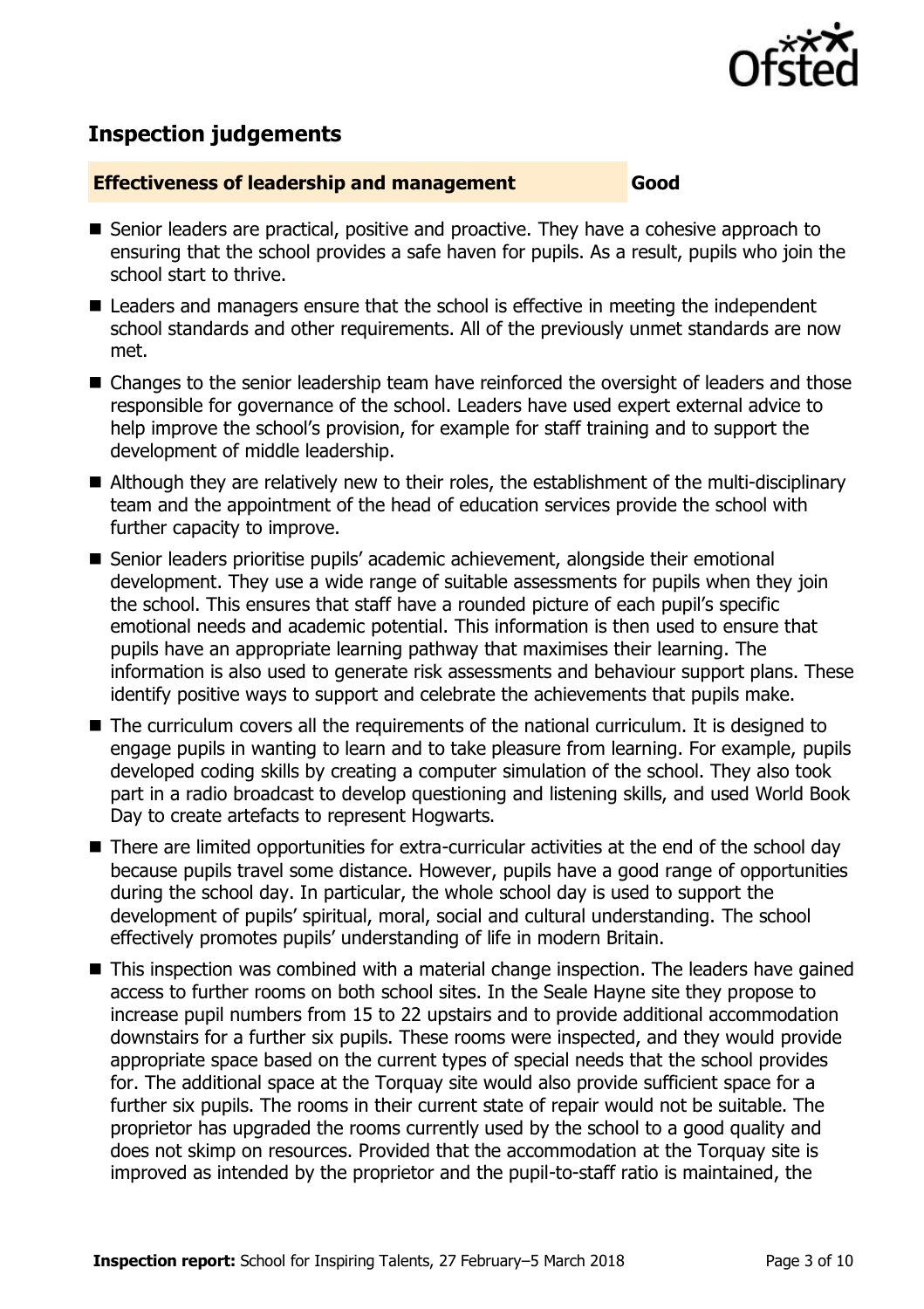

school is likely to meet the relevant independent school standards if the material change is implemented.

#### **Governance**

- The directors and proprietor ensure that all of the independent school standards are met. They have a good combination of skills and experience to ensure that the future developments planned for the school can be implemented. Good relationships with the school's landlords enable them to ensure that good-quality accommodation is provided for pupils to learn and play in.
- Governors, along with other leaders in the school, are not complacent. They have invested in good-quality resources to enable pupils to make good progress. The proprietor is always looking at new experiences for pupils to take part in, such as using the professional radio recording facilities at Seale Hayne.
- The directors ensure that external funding is spent appropriately and reported back to the local authority.

#### **Safeguarding**

- The arrangements for safeguarding are effective. The new online recording system enables safeguarding leaders to have an instant awareness of any actual or potential concerns about pupils' safety, behaviour and safeguarding.
- The school has a safeguarding policy published on its website. It also provides copies of it to parents and carers on request. The policy takes into account the current government requirements. It is known, understood and followed by staff.
- All staff, including those who have been recently appointed, undertake regular child protection and other relevant health and safety training. They are aware of the statutory 'Prevent' duty. Staff know how to keep pupils safe, and do so. They are alert to a range of issues, including potential signs of radicalisation and child exploitation.
- Adults work highly effectively with pupils when they become emotionally upset. All staff are trained and use de-escalation techniques. As a result, it is unusual for staff to restrain pupils. Pupils swiftly re-engage in their learning after any episodes of frustration or anxiety.

#### **Quality of teaching, learning and assessment Good**

- During their time at the school, all pupils develop improved attitudes to learning. They enjoy taking part in practical activities, particularly in science. Teachers exploit this to engage pupils to be willing to learn, listen and take part in lessons and wider school activities.
- The adult to pupil ratio in lessons has a strong impact on pupils' learning and development. In each lesson, the assessment of pupils' work and their attitudes to learning are carefully considered and monitored by staff. This enables senior leaders to track and check the effectiveness of the school's provision, and to direct future improvement.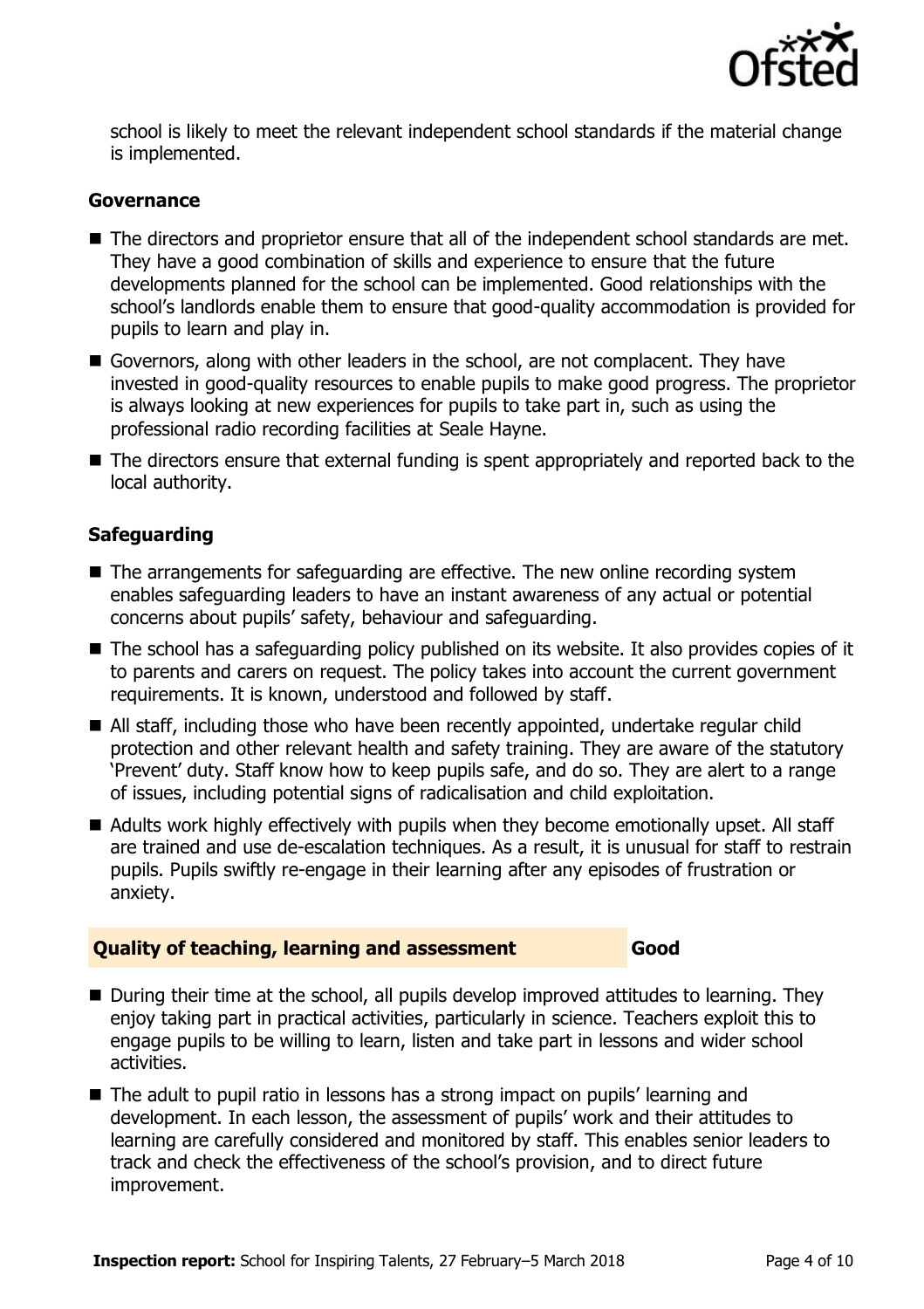

- Staff are proud to be part of this school and this shows in their day-to-day interaction with each other and the pupils they support. Adults act as good role models for pupils by, for example, being calm, kind and considerate.
- Teachers and other adults work in close harmony to ensure that learning time is well used. Nevertheless, sometimes teachers do not make sure that the most able pupils have work that extends their knowledge and understanding. This limits their progress.
- The quality of the school's assessment systems have been greatly enhanced since the previous inspection. They are now based on age-related expectations. The high level of detail recorded for most subjects enables staff to check how well pupils are learning and to identify and plug gaps in their knowledge and understanding. However, school leaders appreciate that the system in humanities subjects is not yet as strong as for other subjects.
- The quality of some adults' handwriting does not provide sufficiently good examples for pupils to learn from. This does not help pupils to form letters correctly, join letters or write neatly and at speed. It also means pupils do not take enough care to ensure that letters are the right size. This results in pupils using larger letters inappropriately in midsentence, which appear to be examples of the incorrect use of capital letters.

#### **Personal development, behaviour and welfare Good**

#### **Personal development and welfare**

- The school's work to promote pupils' personal development and welfare is good.
- During their time at the school pupils' self-confidence grows. They learn how to share and take part in activities with other pupils.
- Good relationships are quickly established between pupils and staff. Pupils have key workers that they learn to trust. These key workers and other staff help pupils to be ready to learn and to develop positive attitudes to education.
- **Pupils engage in a range of physical activities to keep themselves fit and active. Pupils** have targets and plans that are carefully monitored to ensure their physical and emotional health and well-being. For example, pupils get good exercise and develop healthy living habits by going mountain-bike riding, using high-quality gym equipment and undertaking specifically directed therapy work.
- **Pupils learn how to keep themselves safe. Bullying is rare.**
- Staff, particularly the multi-disciplinary service team, work closely with families to ensure that pupils are kept safe when in school and at home.

#### **Behaviour**

- The behaviour of pupils is good.
- All staff have high expectations of pupils. They provide a kind, calm and nurturing environment. In this safe haven, pupils develop and grow into thoughtful young people.
- When pupils join the school they often find it hard to control their emotions and sometimes lash out verbally and physically in frustration. Staff help pupils to regulate their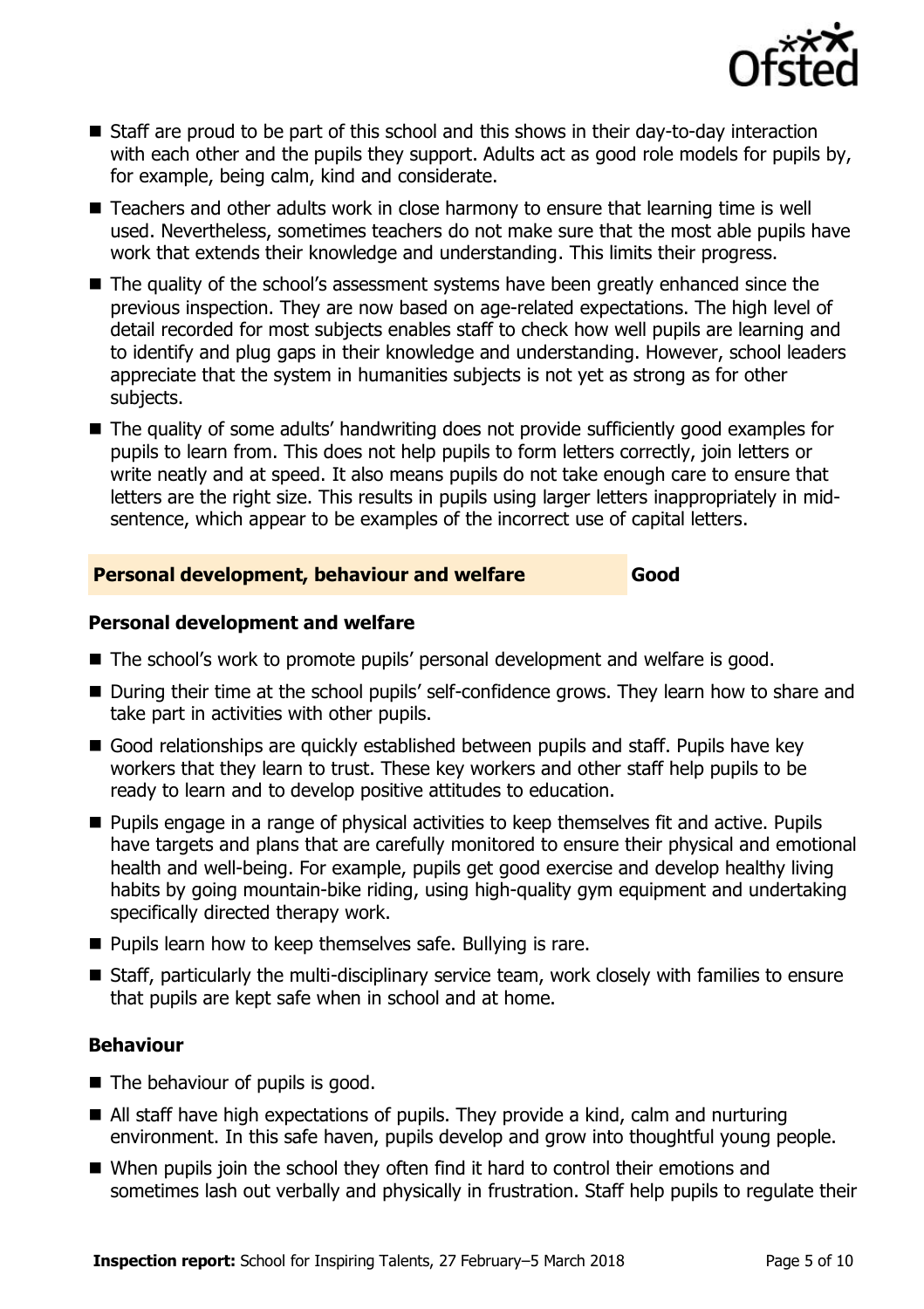

**Outcomes for pupils Good** 

behaviour. In lessons, adults focus on pupils' learning. However, they are astute at noticing the signals that pupils' behaviour might be slipping. If this happens, they calmly support the pupil until they are ready to learn again. For example, by working with pupils one-to-one in a breakout room until they are ready to rejoin their classmates. This ensures that the learning of pupils in the lesson is not disrupted.

- The multi-disciplinary service team work closely with teaching staff, pupils and their families. They provide discrete timetabled support for pupils based on a detailed understanding of each pupil's emotional and behavioural needs. They also help teachers and other adults to support pupils' learning throughout the school day.
- **Pupils' attendance improves from their attendance rates in previous schools. Families are** supported by school staff to make sure their children attend school as often as they can. Pupils want to come to school because of the varied curriculum and the support that school staff provide.

- **Pupils typically join the school with limited educational experiences, fear of school, or** having little experience of educational success. Sometimes it is a combination of all three. As pupils' confidence and trust in the staff increase, so does their progress. At both school sites, those pupils who have attended the school the longest make the best progress.
- **Pupils make good progress through a wide range of activities in subjects such as art and** physical education.
- **Pupils have created videos that demonstrate their understanding of different texts, such** as 'Romeo and Juliet'. Through their interpretation of using text messages and relating the story to the school they bring the original text into modern-day life.
- **Pupils' mathematical skills also improve. They have opportunities to reason and use** problem-solving. As a result, they make good progress and are increasingly able to apply their knowledge to new situations.
- Most pupils begin to enjoy reading. After breakfast, pupils read with an adult. This sets the pupils up for the day through a set routine. It helps staff to check how well each pupil is ready to learn. As with all learning sessions, staff keep careful notes on pupils' progress. These records show that pupils' reading improves and that they begin to read for pleasure.
- **Pupils who are new to the school often have limited understanding of using systematic,** synthetic phonics. They often try to make sense of words or spell them by saying the letter sounds rather than the phonic ones. This hampers their ability to read words that are new to them and to spell words more easily and correctly. As a result, the progress of these pupils in writing, although improving, is not as fast as it should be.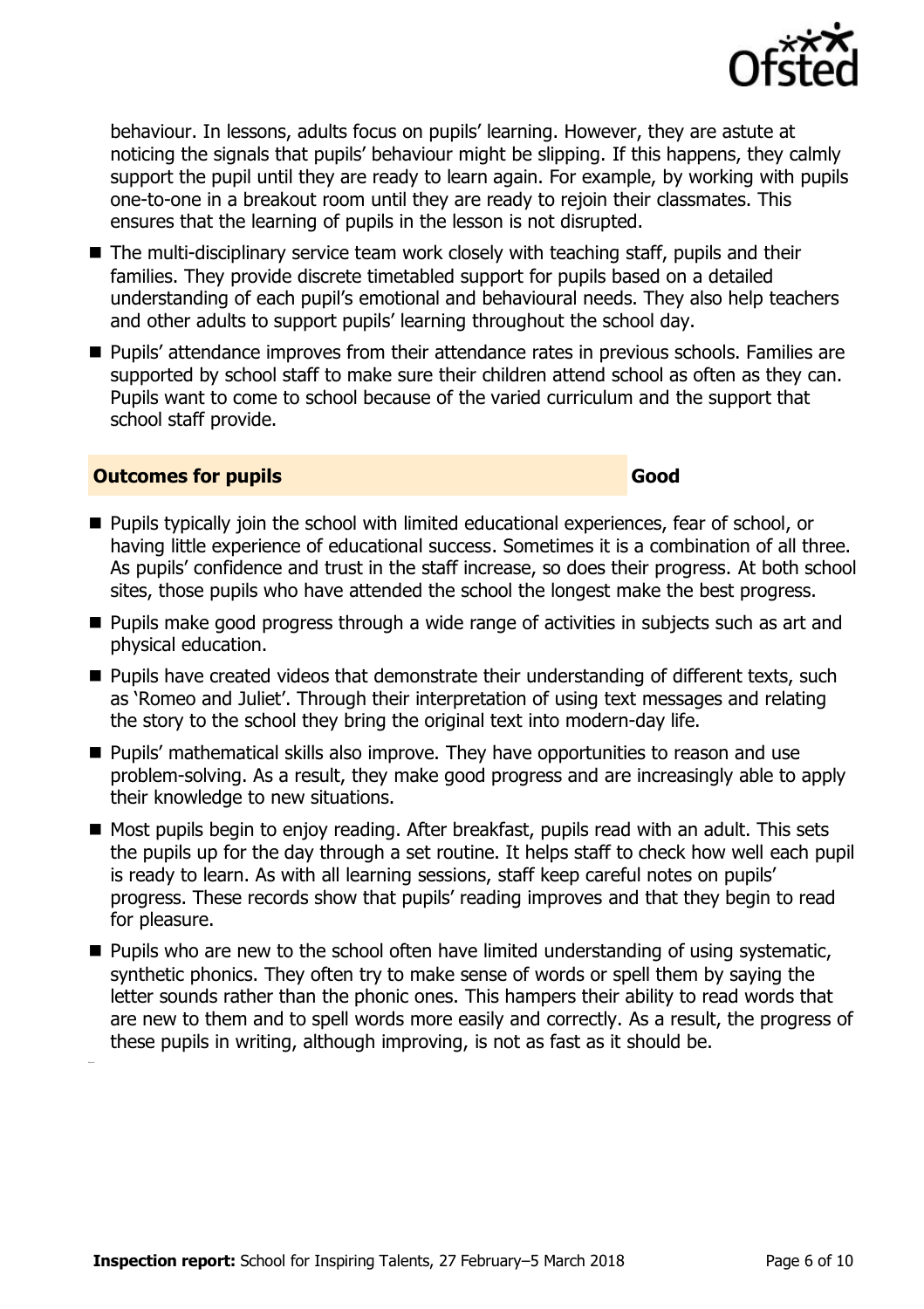

# **School details**

| Unique reference number | 141515   |
|-------------------------|----------|
| DfE registration number | 878/6064 |
| Inspection number       | 10041381 |

This inspection was carried out under section 109(1) and (2) of the Education and Skills Act 2008, the purpose of which is to advise the Secretary of State for Education about the school's suitability for continued registration as an independent school.

| Type of school                      | Other independent special school |
|-------------------------------------|----------------------------------|
| School category                     | Independent school               |
| Age range of pupils                 | 5 to 16                          |
| Gender of pupils                    | Mixed                            |
| Number of pupils on the school roll | 27                               |
| Number of part-time pupils          | $\mathbf 0$                      |
| Proprietor                          | Life Chance Education Ltd        |
| Chair                               | Judith Johnson                   |
| <b>Headteacher</b>                  | Mark Escott                      |
| Annual fees (day pupils)            | £51,650                          |
| Telephone number                    | 01626 422 086                    |
| <b>Website</b>                      | www.sfit.org.uk                  |
| <b>Email address</b>                | mark.escott@sfit.org.uk          |
| Date of previous inspection         | 12-14 January 2016               |

#### **Information about this school**

- The chief executive officer is the executive principal and also acts as a proprietor. The School for Inspiring Talents is owned by Life Chance Education Limited (LCE). A new director has recently been appointed.
- Considerable changes have been made to the accommodation and staffing at the school since the previous inspection. It now operates on two sites. In the main site it leases rooms from the Dame Hannah Rogers Trust and is based in Seale Hayne. This site also contains the main head office. In the second site it leases rooms from The Spires College in Torquay.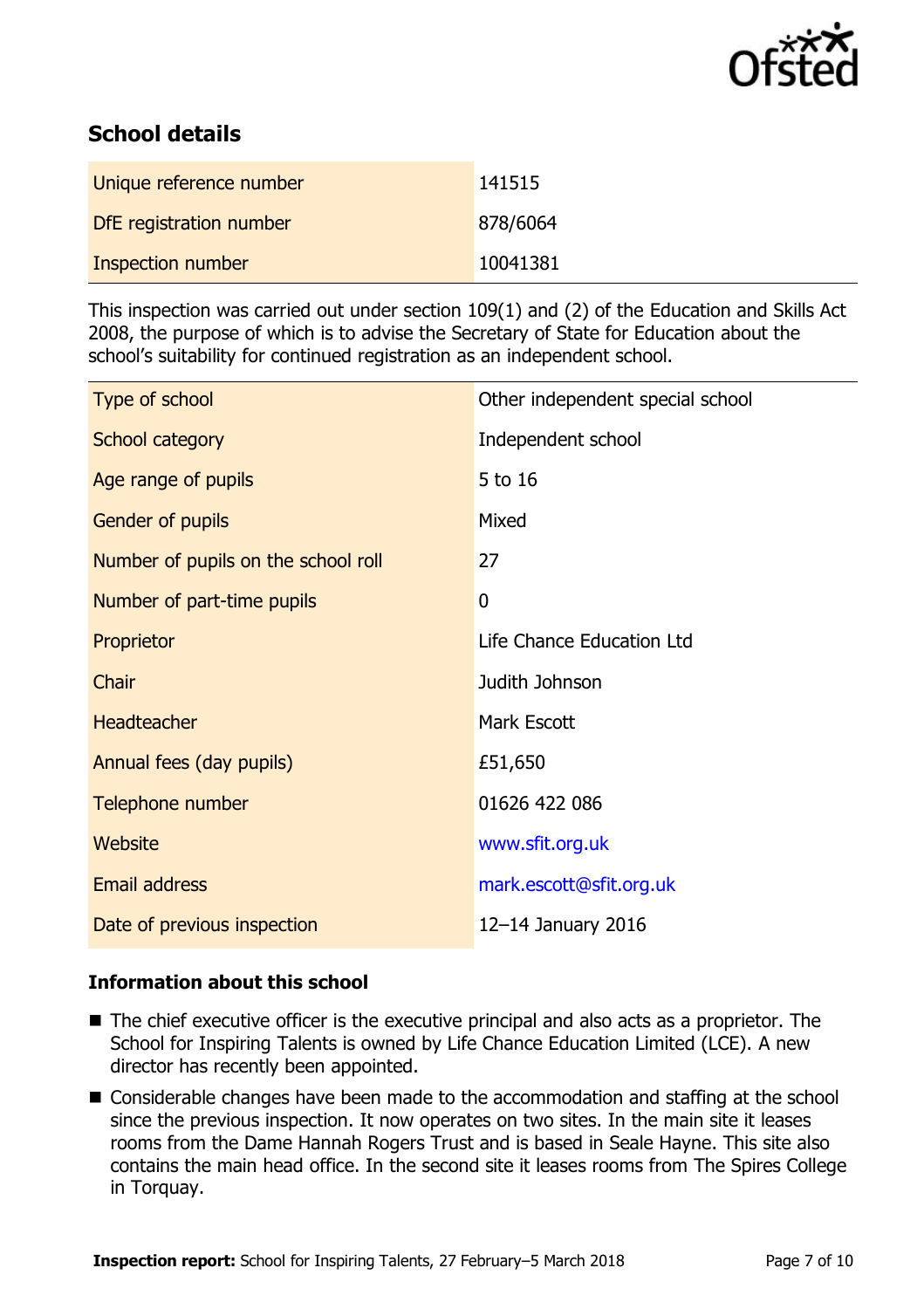

- The headteacher at the time of the previous inspection has retired. Each school site now has a 'head of school'. They are overseen by the executive principal.
- The school has developed a 'multi-disciplinary service' team with its own leader that operates across both sites. The school also deploys a family support worker.
- All pupils have a statement of special educational needs or an education, health and care plan and are placed at the school by local authorities. Pupils have a range of social, emotional and mental health difficulties that have made it difficult for them to attend mainstream education. Almost all pupils have been excluded or withdrawn from their previous education.
- **Pupils join the school at various ages, often after disruption to their education. Fifteen** pupils joined the school from the start of the autumn 2017 academic term; of these seven joined the school since Christmas. The school has not taken pupil referrals directly into key stage 4.
- The school's goal for pupils is that they 'be the best they can be'.
- The school opened in October 2014. This is its second full inspection.
- $\blacksquare$  The school does not use any alternative providers.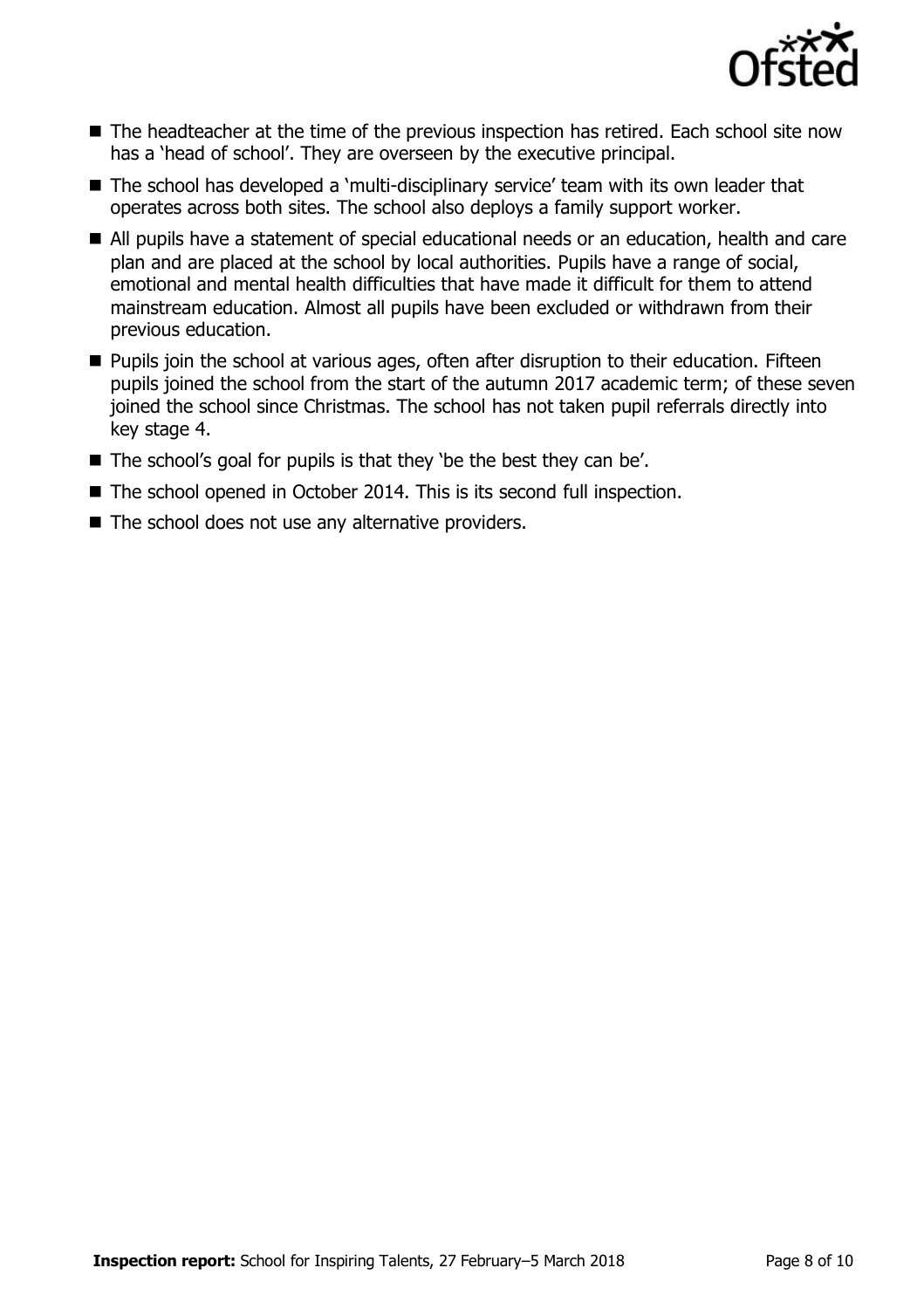

## **Information about this inspection**

- The inspector visited both school sites. The inspector worked with the school leaders and other members of staff throughout the inspection. The inspector conducted observations of pupils learning, some jointly with staff. She reviewed pupils' work and the records of pupils' achievements. She met with the head of schools, teachers, a parent, the directors and the chief executive officer of Life Chance Education Limited. She had a telephone conversation with the lead officer of a placing authority.
- The inspector scrutinised the quality of pupils' work, listened to pupils reading in class and talked with pupils about their work and life in school.
- The inspector took account of the five responses by parents to Ofsted's online questionnaire, Parent View. The 23 paper responses submitted by staff were also considered.
- The inspector considered a wide range of documentary evidence in the school, including records relating to safeguarding, the curriculum, assessment information, the school's self-evaluation and development plans. She checked the school's compliance with the independent school standards.
- Dangerous weather conditions occurred midway through the inspection requiring the school to be closed for a period of two days. The inspection was stopped. It was then resumed and completed on the Monday of the following week.
- The inspection was combined with a material change inspection. The school wishes to increase the number of pupils at the Seale Hayne site from 15 to 28, and at The Spires College site from 12 to 18.

#### **Inspection team**

Steffi Penny, lead inspector **Her Majesty's Inspector**